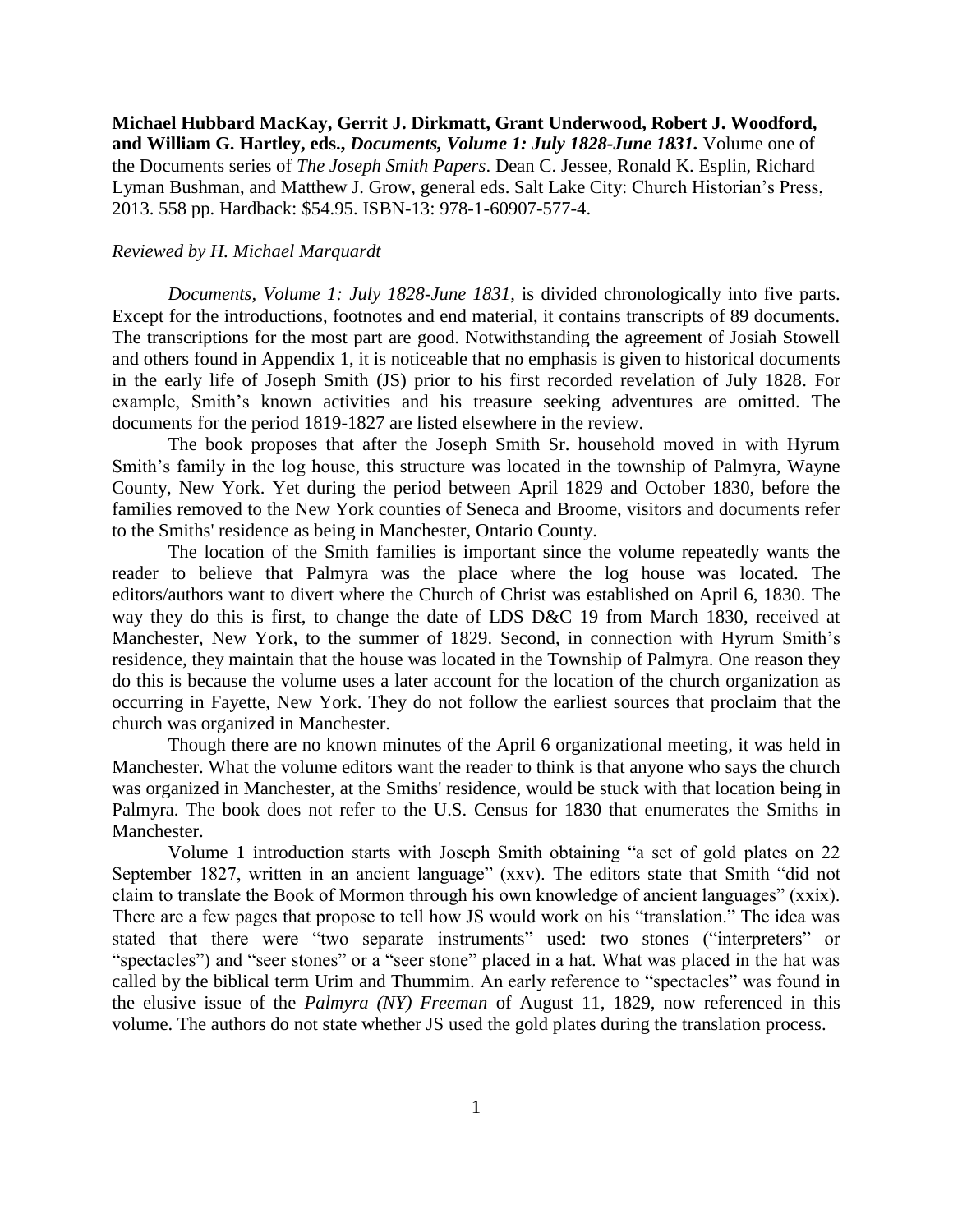The revelations produced by Joseph Smith for individuals and the church, are explained matter of fact:

Smith did not feel that the revelatory texts he produced were beyond refinement; he made revisions to many of the revelations and authorized others to edit them for publication. . . . Aside from making editorial changes, Joseph Smith at times greatly expanded the revelations themselves. (xxviii)

Not mentioned, but in the same light, Smith redacted the story of the early years of his life including background events associated with the coming forth of the Book of Mormon.

Joseph Smith's next work was a "three-year project" of revising or making a "translation" of the King James Version of the Bible. Discussing Smith's revision of the Bible, this introduction states, "This was not a translation in the usual sense; he did not render the earliest Hebrew or Greek texts into English" (xxxii). This is an important statement, inasmuch as Smith's revision was his commentary for the church members.

When quoting from William E. McLellin's 1849 publication on JS delivering revelations (xxxiii), the authors do not disclose that McLellin also included David Whitmer's inspired 1847 revelations in his description.

Part 1: July 1828-March 1829 (3 items)

The editors state that "No JS documents created before the fall of 1827 have survived" (3). A note does mention the possibility of a November 1, 1825 printed agreement found in Appendix 1. However, there were significant pre-autumn-1827 records that mentioned Joseph Smith, which the volume fails to include:

A) 1819 Case of Joseph Smith [Sr.] vs Jeremiah Hurlbut, January 22, 1819. JS Jr testifies on behalf of his father. Record of Joseph Smith Sr., summer 1818, "To Joseph half Day Drawing hay 0.25." Ontario County Records Center and Archives, Canandaigua, New York.

B) 1826 Bill of Justice Albert Neely, "same [i.e. The People] vs Joseph Smith The Glass looker March 20, 1826." Chenango County Office Building, Norwich, New York.

C) 1826 Bill of Constable Philip De Zeng, "Serving Warrant on Joseph Smith & travel." Chenango County Office Building, Norwich, New York.

D) Docket Book of Albert Neely (original not extant, printed text only).

Examination of Joseph Smith, March 20, 1826, to be included in the first volume of the Legal and Business Records series of the JS Papers. Joseph Smith ("Prisoner") made the following statement in his defense as a treasure seer before Justice of the Peace Albert Neely:

Prisoner examined: says that he came from the town of Palmyra, and had been at the house of Josiah Stowel[l] in Bainbridge most of time since; had small part of time been employed in looking for mines, but the major part had been employed by said Stowel[l] on his farm, and going to school. That he had a certain stone which he had occasionally looked at to determine where hidden treasures in the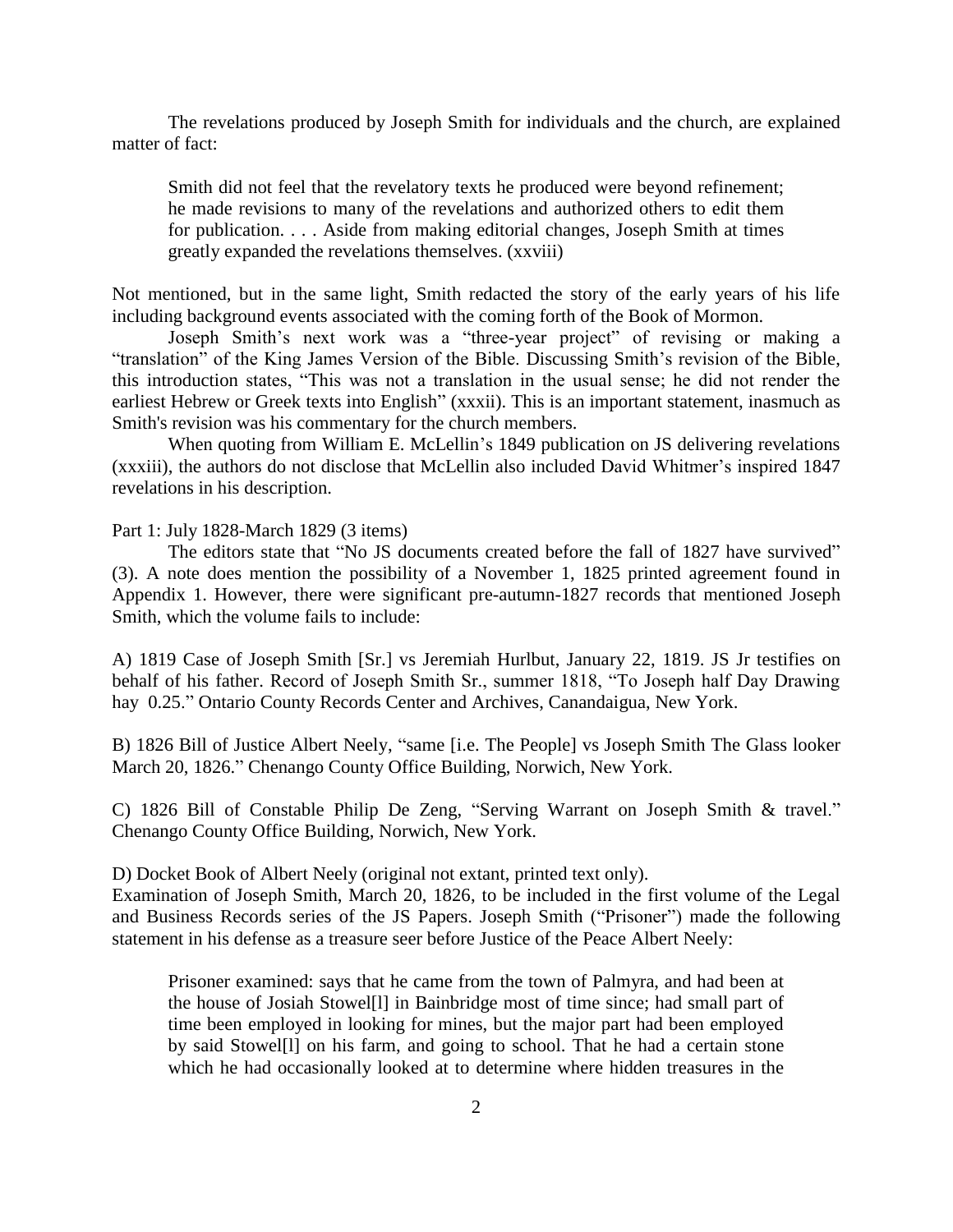bowels of the earth were; that he professed to tell in this manner where gold mines were a distance under ground, and had looked for Mr. Stowel[l] several times, and had informed him where he could find these treasures, and Mr. Stowel[l] had been engaged in digging for them. That at Palmyra he pretended to tell by looking at this stone where coined money was buried in Pennsylvania, and while at Palmyra had frequently ascertained in that way where lost property was of various kinds; that he had occasionally been in the habit of looking through this stone to find lost property for three years, but of late had pretty much given it up on account of its injuring his health, especially his eyes, made them sore; that he did not solicit business of this kind, and had always rather declined having anything to do with this business.

First printed in Charles Marshall, "The Original Prophet. By a Visitor to Salt Lake City," *Fraser's Magazine* 7 (February 1873):229.

E) Receipt by Joel and Levi Thayer of Joseph Smith Jr. to Abraham Fish's account, Palmyra, New York, March 10, 1827. Receipt listed in Calendar of Documents, 392. JS pays \$4.00 to the account of A. Fish at the Joel and Levi Thayre's store on Main Street: "Rec[eive]d of Joseph Smith Jr Four dollars which is credited to the account of A[braham]. Fish." Joseph Smith Collection, LDS Church History Library.

F) Account Book of Lemuel Durfee, entry for August 1827: "august Credit by Joseph Smith [Sr.] by Mo[w]ing three days & Joseph Smith, Ju Jnr. two days Mowing & Hiram Smith one day Mowing even." Palmyra's King's Daughters Free Library, Palmyra, New York.

Part 2: April 1829-March 1830 (23 items)

In a footnote the editors explain that the JS history may have skipped a few months. "During the period from June 1829 to the end of March 1830, only one JS revelation is known" (the Canadian copyright revelation). They are able to state this because they suggest that LDS D&C 19, traditionally attributed to March 1830, was somehow actually given during the summer of 1829 (27n32; nonetheless stipulating, "though possible Mar. 1830" [85]).

The authors say, "By the end of March, when "JS returned to Palmyra in company with Joseph Knight Sr." and "their arrival in Palmyra" (28) the pair met Martin Harris. This idea that the Smith home was located in Palmyra is repeated again and again to make the reader believe their assertion. Joseph Knight's reminiscence is clear that in the spring of 1830 he took JS "out to Manchester to his Fathers." Again volume 1 says that "JS soon left for Fayette, where the church was organized on 6 April 1830" (28). Knight and Smith "arrived in Palmyra in late March" (106). This is incorrect as the only source is Joseph Knight's account, and he mentions that he took JS to Manchester and witnessed Joseph Sr.'s baptism.

A further example of this editorial diversion occurs when the authors discuss letters written by Oliver Cowdery from Manchester to Joseph Smith on November 6 and December 28, 1829. "At the time he wrote this letter," they claim, "Cowdery was likely at the Hyrum Smith residence in Palmyra. If this is the case, the letter was written in Palmyra, not in Manchester" (98n382, 103n407).

Concerning the revelation to sell a copyright of the Book of Mormon in Canada the book says that "Hiram Page recalled that a small group of church leaders were assembled at the Smith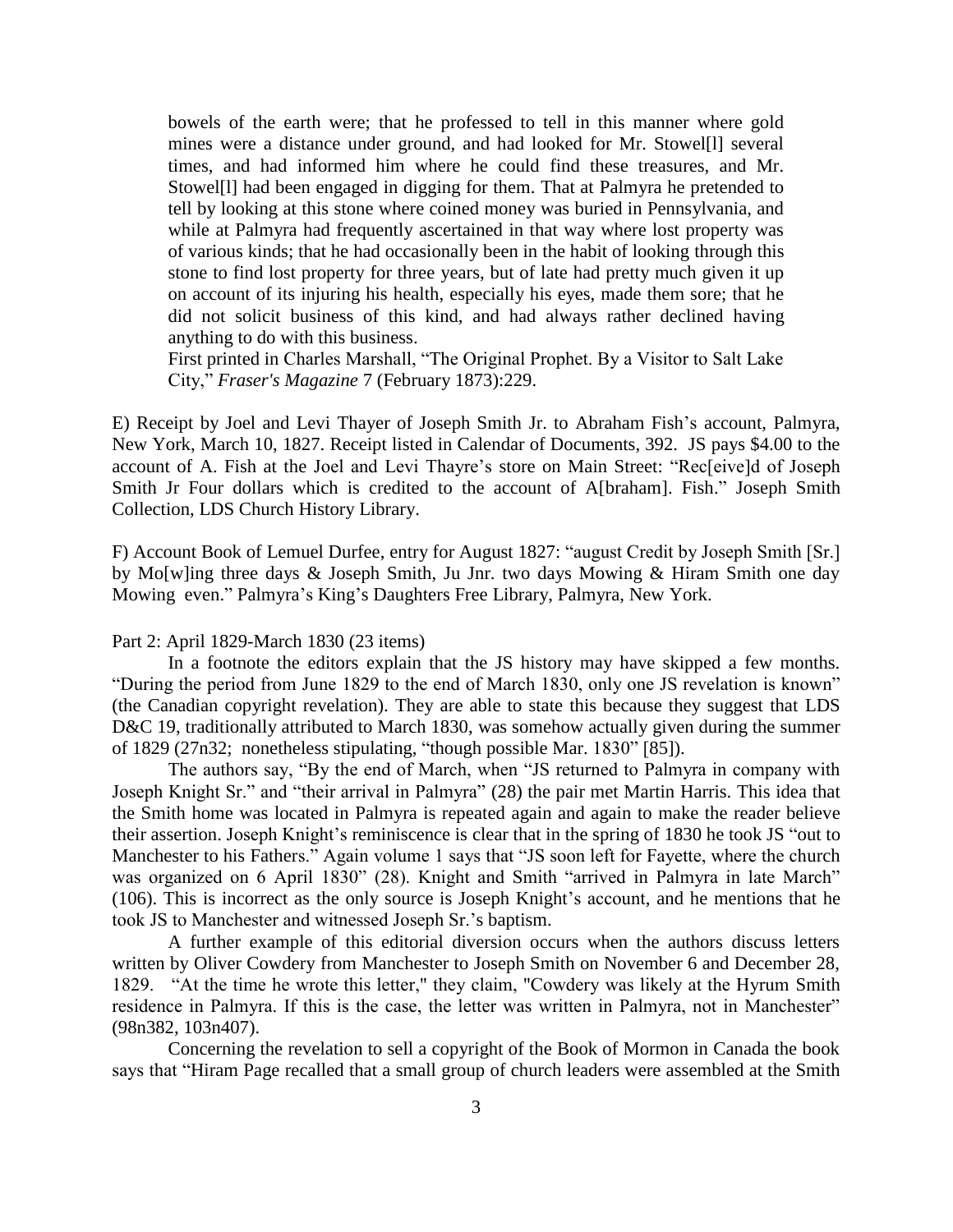log home in Palmyra Township when this revelation came" (109). What Page wrote, spelling not corrected, is that " it was told me we were to go by revilation but when we had assembled at father Smiths; the[re was] no revilation for us to go but we were all anctious to get a r[evila]tion to go; and when it came we were to go to kingston," nothing about Palmyra. In fact the revelation was received at Manchester, Ontario County as the copy of the revelation states. Besides this the Smith's log home was located in Manchester as Hyrum Smith was taxed in 1830 for 15 acres on Lot 1. The editors do not mention anything concerning the use of the 1830 U.S. census for Manchester in the book. The census does list Joseph Smith [Sr.] as living in Manchester along with his neighbors.

Another indication that the authors were not careful is when they say that "Joseph reportedly enquired of the Lord through the Urim and Thummim and according to [David] Whitmer received a revelation" (110). Whitmer did not mention the use of Urim and Thummim but said that "Joseph did not know how it was, so he enquired of the Lord about it ... the following revelation came through the stone."

Again it is stated, "Page, however, left no indication in his recollection that he was bitter about the revelation or his trip to Canada." The reason Hiram Page wrote to William E. McLellin was that he considered that Joseph erred in this and other revelations and had a desire for filthy lucre. The volume is correct that those who went to Canada "failed to obtain a copyright."

## Part 3: April 1830-September 1830 (26 items)

Besides the Manuscript History of Joseph Smith which mentions at meeting at Fayette, New York on April 6, 1830, the book cites David Whitmer saying the church was "established at his father's house in Fayette Township." Whitmer's recollection fits more closely with the June or September 1830 church conference rather than a small group in Manchester. Revelations printed in the Book of Commandments (in press in 1833) that had a date of April 6 (except for LDS D&C21) and others with the location of Manchester are said to be "erroneously associated with Manchester" and "erroneously associated with 6 April when first published in 1833" (113n1). This is just guess work on the part of the editors. They present no solid documentation to support such assertions.

Now comes the interesting part as the authors call the Joseph Knight Sr. and Lucy Mack Smith accounts "problematic," expecting specific dates and lawyer-like precision. But the "unpolished and disjointed narrative" of Joseph Knight Sr., "clearly claims that Joseph Smith Sr. and Martin Harris were baptized near the Smith farm in Manchester Township but offers no concrete timeline" (114n7). The authors do not want to write that the baptisms occurred on April 6. They also state: "JS's history nonetheless allows for the possibility that JS returned to his parents' home shortly after the organization in Fayette. If so, the stay was a short one. JS was probably back in Fayette on 11 April, when Oliver Cowdery preached the first sermon of the church to a large crowd and baptized several people" (114).

*Documents, Volume 1* accepts the locations given in Revelation Book 1 (A Book of Commandments and Revelations). There is no suggestion that Joseph Smith and Oliver Cowdery traveled from one location to another on the same day. There is only one location where at least four events (baptisms, ordinations, church organization and revelations) occurred, and that is Manchester.

In discussing the first of five revelations given to individuals on April 6, 1830, the book indicates that "the editors of the Book of Commandments printed the revelations separately and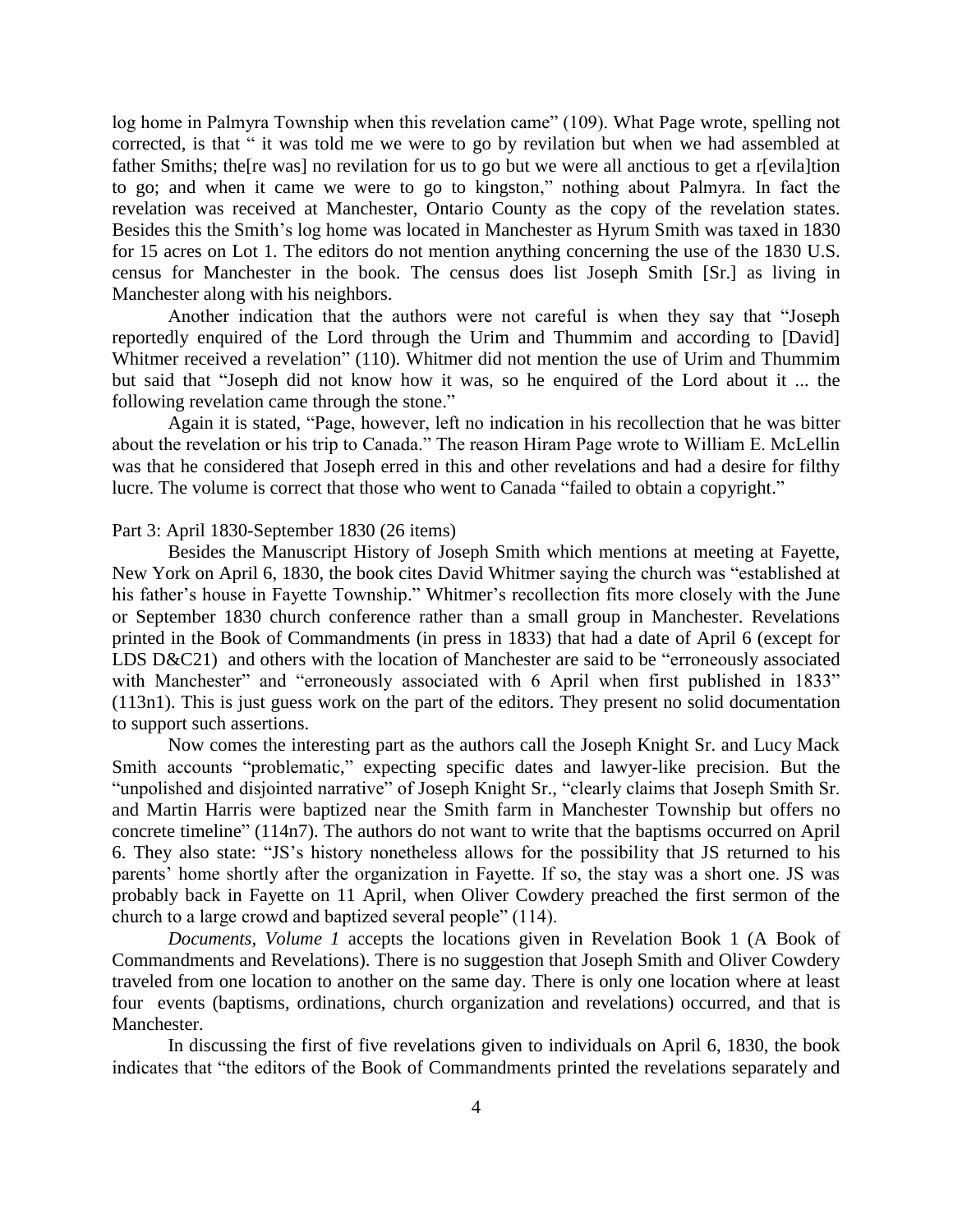gave each the date of 6 April 1830, that date appears to be in error and was dropped two years later, in 1835 . . . JS's history and other sources suggest that the revelations date between the 6 April organization and an 11 April meeting" (131). While it is possible errors could occur in printing any text the most likely reason why specific dates and locations were omitted in the 1835 Doctrine and Covenants is because that book was to be like a church manual and not like the more careful publication of the Book of Commandments. Besides Oliver Cowdery, who was present on April 6, worked on the Book of Commandments. The history of Joseph Smith was compiled using the 1835 D&C which was not attempting to be very specific in historical matters as texts were altered for that publication.

As mentioned in Part 2, the wording "likely at Hyrum's residence in Palmyra" is repeated over and over (131n108, 132n113, 133n117, 134n126, 136n134).

The historical introduction for LDS D&C 27 presented challenges for the editors as indicated in their comments:

In his later history, however, JS said that the first paragraph of the 1835 text "was written at this time [early August 1830], and the remainder in the September following." JS, then, affirmed that the first part should be dated August 1830 and the remainder September 1830, in which case the date of 4 September 1830 found in the earlier printed versions may have reflected the date of dictation of the second portion. (165)

The reason for this suggestion is that the 1835 publication was for church members and well over 400 words, including priesthood restoration, were added to the words of the angel. The shortest text and the exact date of September 4, 1830 is preferred by scholars prior to the words being modified. The idea that there were two portions of the revelation, as explained in JS's history, is not historical but was used to explain the additional wording inserted in 1835.

## Part 4: October 1830-January 1831 (13 items)

The book provides historical information from the 1831 letters of former church member Ezra Booth to Ira Eddy, published in the *Ohio Star* (203-205). This is to be commended as the Joseph Smith Papers acknowledge his insights.

In reference to LDS D&C 38 the book does point out, "At this time, JS apparently viewed Ohio as the land for his followers' inheritance; in February 1831, he directed that all elders "who can be spared will come here [Kirtland] without delay if possable this by Commandment of the Lord as he has a great work for them all in this our inheritance. (Letter to Martin Harris, 22 Feb. 1831, herein.) (231-32n196) This helps readers to understand the gathering to Kirtland, Ohio.

## Part 5: February-June 1831 (24 items)

In documenting a letter that Joseph Smith sent to his brother Hyrum the authors indicate that "Hyrum and his family moved from their log house in Palmyra to Newel Knight's house at Colesville, New York." A footnote states, "At the time, Levi Daggett, a resident of Palmyra, was attempting to collect a debt from him for shoeing horses. (Daggett v. Smith [J.P. Ct. 1830], Pierce, Docket Book, 77.)" (268n152) This provides additional evidence, ironically, that Hyrum